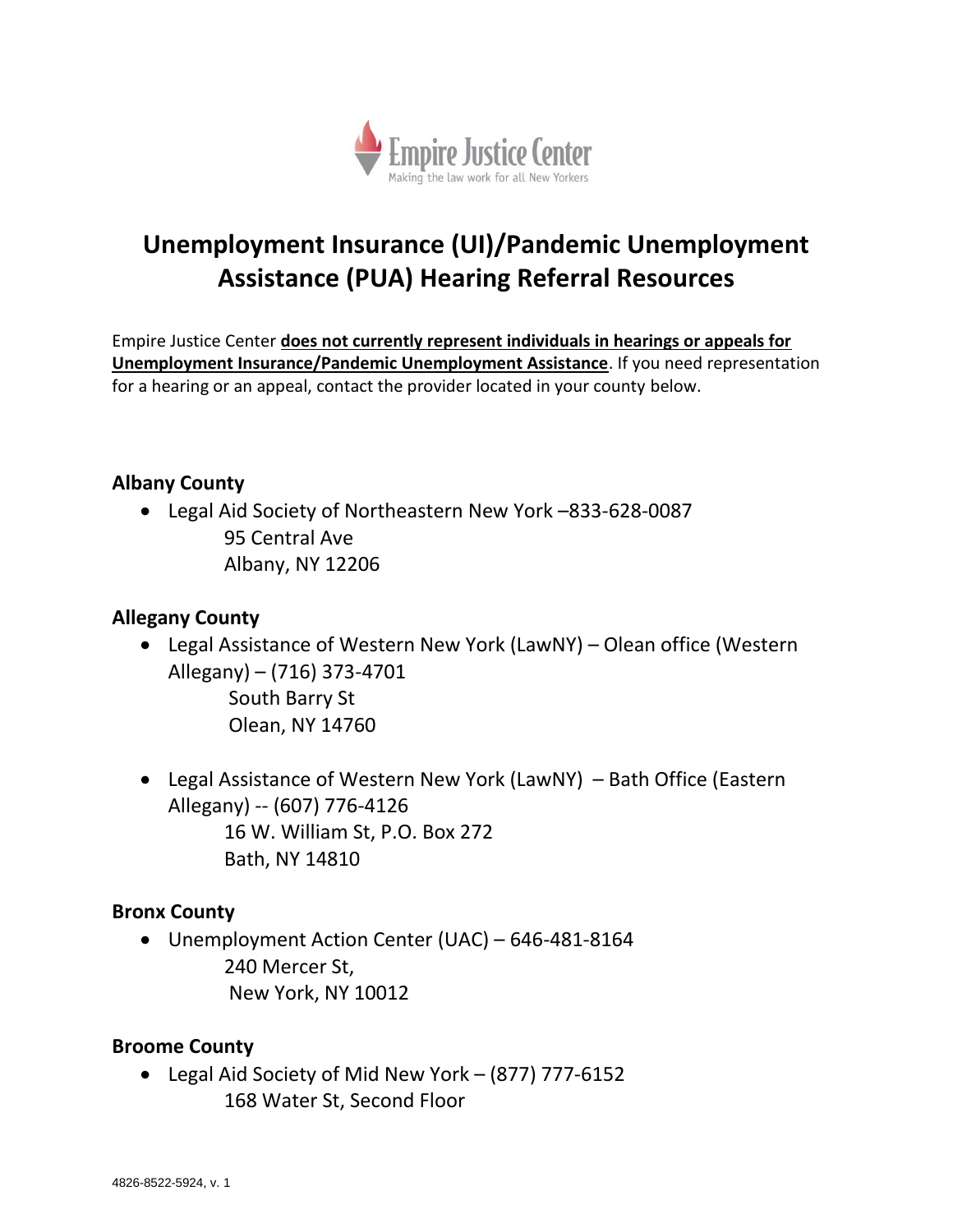Binghamton, NY 13901

## **Cattaraugus County**

 Legal Assistance of Western New York (LawNY) Olean Office – (716) 373- 4701

> 103 South Barry St Olean, NY 14760

# **Cayuga County**

 Legal Aid Society of Mid New York – (877) 777-6152 221 South Warren St, Suite 310 Syracuse, NY 13202

# **Chautauqua County**

 Legal Assistance of Western New York (LawNY) Jamestown Office – (716) 664-4535

> 115 East Third St Jamestown, NY 14701

# **Chemung County**

 Legal Assistance of Western New York (LawNY) Elmira Office – (607) 734- 1647

> 215 East Church St, Suite 301 Elmira, NY 14901

# **Chenango County**

 Legal Aid Society of Mid New York – (877) 777-6152 189 Main St, Suite 301 P.O. Box 887 Oneonta, NY 13820

# **Clinton County**

 Legal Aid Society of Northeastern New York –833-628-0087 100 Court St, P.O. Box 989 Plattsburgh, NY 12901

# **Columbia County**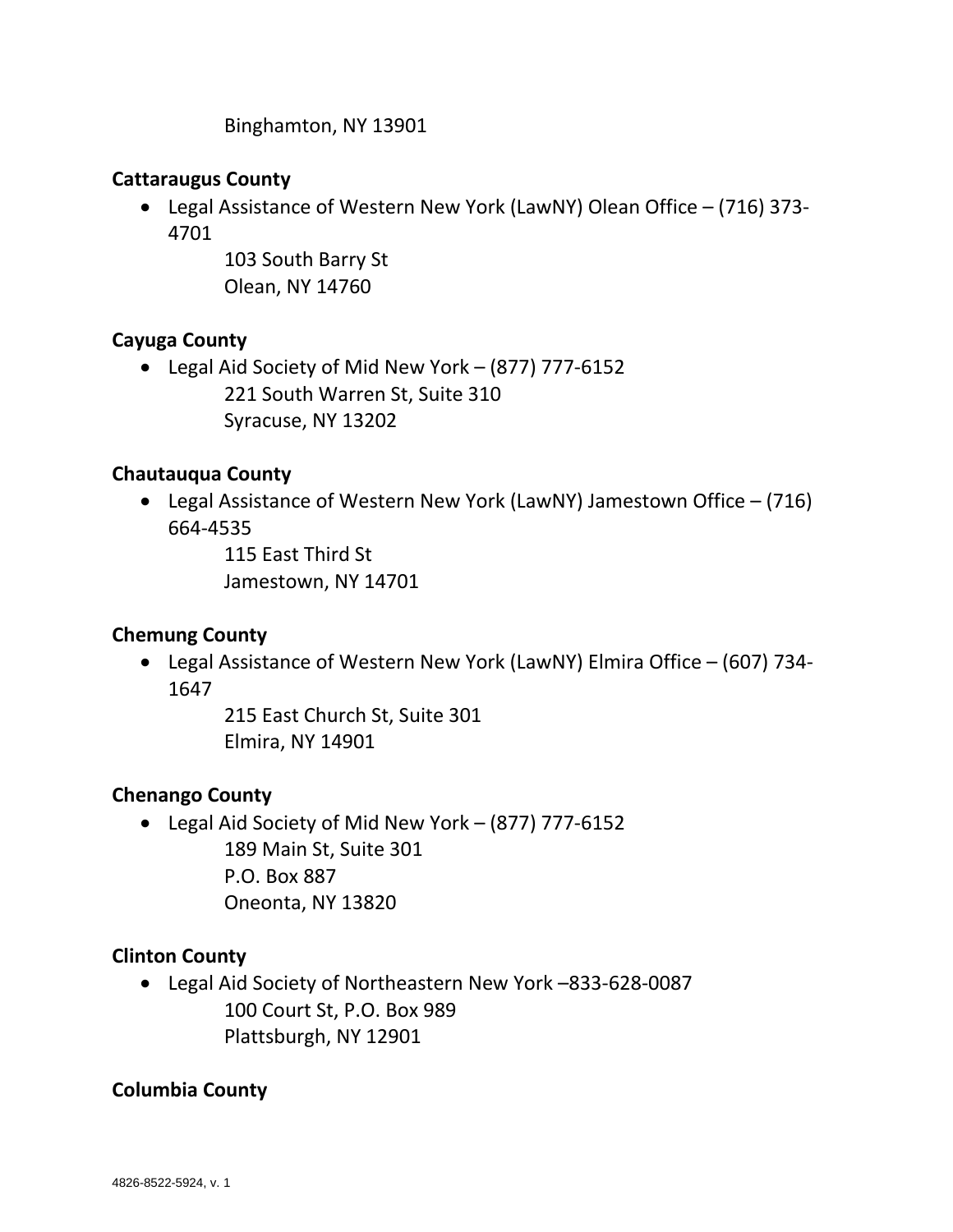Legal Aid Society of Northeastern New York –833-628-0087 95 Central Ave Albany, NY 12206

## **Cortland County**

 Legal Aid Society of Mid New York – (877) 777-6152 221 South Warren St., Suite 310 Syracuse, NY 13202

#### **Delaware County**

 Legal Aid Society of Mid New York – (877) 777-6152 168 Water St, Second Floor Binghamton, NY 13901

#### **Dutchess County**

 Legal Services of the Hudson Valley – Poughkeepsie Office – (845) 471-0058 One Civic Center Plaza, Suite 506 Poughkeepsie, NY 12601

#### **Erie County**

- Legal Aid Bureau of Buffalo NY Intake: Sr. Paralegal Matt Bettendorf (716) 853-9555 ext. 610; UI Lawyer – Christine Vogel (716) 853-9555 ext. 659 290 Main St, Buffalo, NY 14202
- Erie County Bar Association Volunteer Lawyers Project 716-847-0662 ext. 303

438 Main St., 7<sup>th</sup> Floor Buffalo, NY 14202

#### **Essex County**

 Legal Aid Society of Northeastern New York –833-628-0087 100 Court St, P.O. Box 989 Plattsburgh, NY 12901

#### **Franklin County**

 Legal Aid Society of Northeastern New York –833-628-0087 100 Court St, P.O. Box 989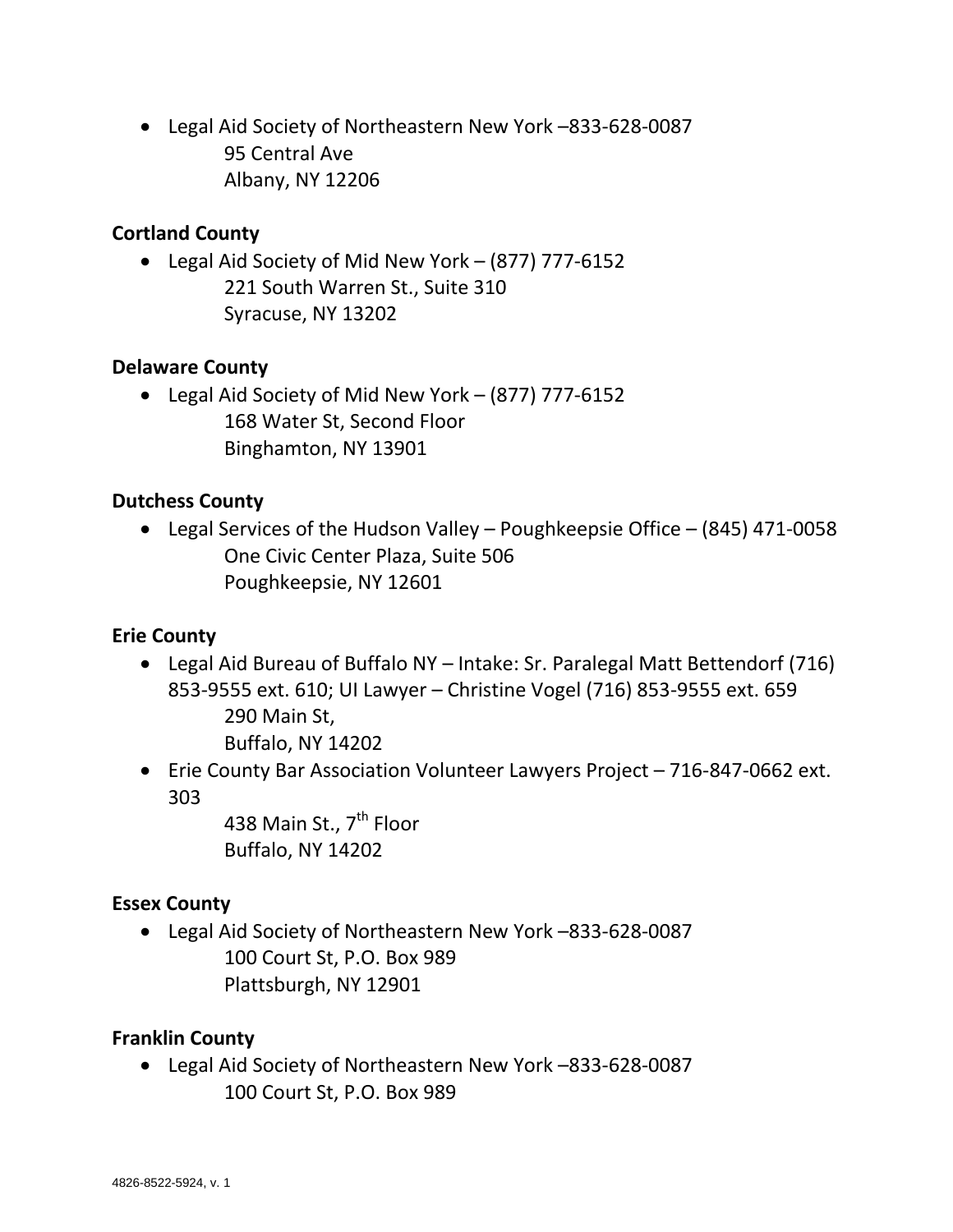Plattsburgh, NY 12901

## **Fulton County**

 Legal Aid Society of Northeastern New York –833-628-0087 6 Market St Amsterdam, NY 12010

## **Genesee County**

 Erie County Bar Association Volunteer Lawyers Project – 716-847-0662 ext. 303

> 438 Main St., 7<sup>th</sup> Floor Buffalo, NY 14202

## **Greene County**

 Legal Aid Society of Northeastern New York –833-628-0087 95 Central Ave Albany, NY 12206

## **Hamilton County**

 Legal Aid Society of Northeastern New York –833-628-0087 100 Court St, P.O. Box 989 Plattsburgh, NY 12901

# **Herkimer County**

 Legal Aid Society of Mid New York – (877) 777-6152 120 Bleecker St Utica, NY 13501

# **Jefferson County**

 Legal Aid Society of Mid New York – (877) 777-6152 215 Washington St, Suite 202 Watertown, NY 13601

#### **Kings County**

 Unemployment Action Center (UAC) – 646-481-8164 240 Mercer St New York, NY 10012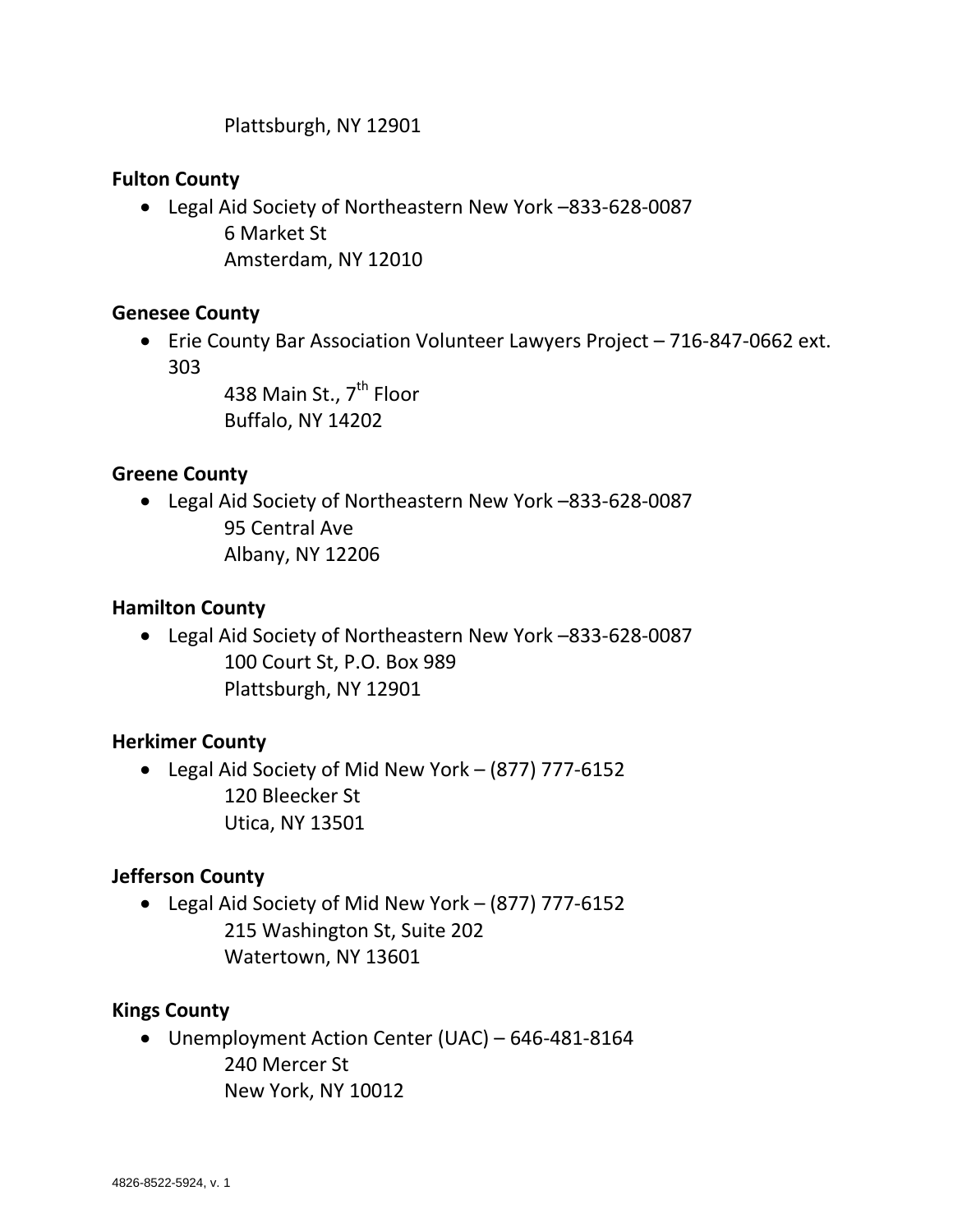## **Lewis County**

 Legal Aid Society of Mid New York – (877) 777-6152 215 Washington St, Suite 202 Watertown, NY 13601

## **Livingston County**

 Legal Assistance of Western New York (LawNY) – (585) 325-2520 (TTY: (585) 325-2547)

> 1 West Main St Rochester, NY 14614

## **Madison County**

 Legal Aid Society of Mid New York – (877) 777-6152 221 South Warren St, Suite 310 Syracuse, NY 13202

#### **Monroe County**

 Legal Assistance of Western New York (LawNY) – (585) 325-2520 (TTY: (585) 325-2547)

> 1 West Main St Rochester, NY 14614

# **Montgomery County**

 Legal Aid Society of Northeastern New York – 833-628-0087 6 Market St Amsterdam, NY 12010

#### **Nassau County**

 Unemployment Action Center (UAC) – 646-481-8164 240 Mercer St New York, NY 10012

#### **New York County**

 Unemployment Action Center (UAC) – 646-481-8164 240 Mercer St New York, NY 10012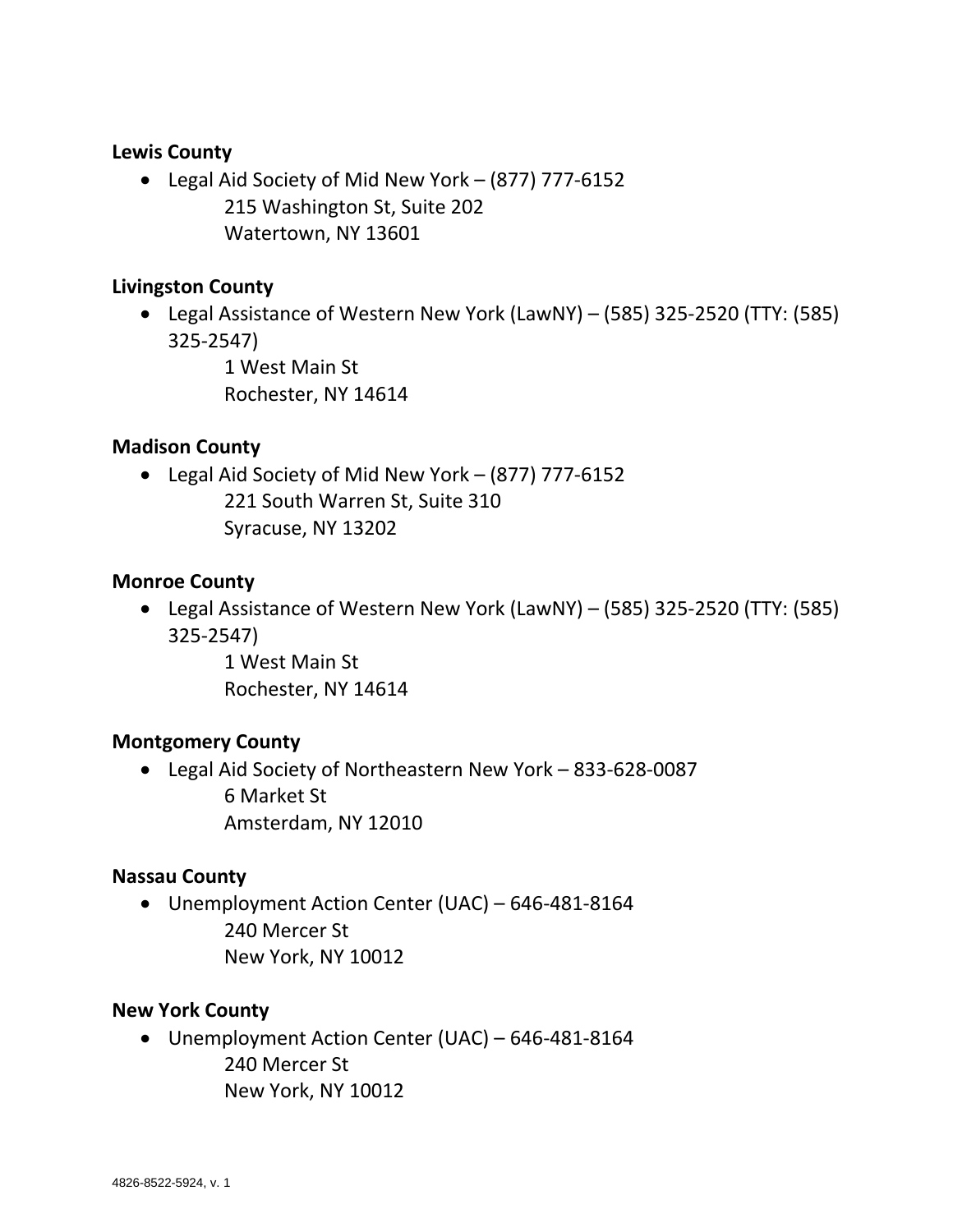#### **Niagara County**

 Legal Aid Bureau of Buffalo NY – Sr. Paralegal Matt Bettendorf (716) 853- 9555 ext. 610; UI Lawyer – Christine Vogel (716) 853-9555 ext. 659 290 Main St, Buffalo, NY 14202

## **Oneida County**

 Legal Aid Society of Mid New York – (877) 777-6152 120 Bleecker Street Utica, NY 13501

#### **Onondaga County**

 Legal Aid Society of Mid New York – (877) 777-6152 221 South Warren St, Suite 310 Syracuse, NY 13202

#### **Ontario County**

 Legal Assistance of Western New York (LawNY) Geneva Office – (315) 781- 1465

> 361 South Main St Geneva, NY 14456

#### **Orange County**

- Legal Services of the Hudson Valley
	- $\circ$  Newburgh Office 845-569-9110
		- 1 Corwin Court, Suite 102
		- Newburgh, NY 12550
	- o Goshen Office 845-495-4305
		- 60 Erie St
		- Goshen, NY 10924

#### **Oswego County**

- Legal Aid Society of Mid New York (877) 777-6152
	- o 189 Main St, Suite 301 P.O. Box 887 Oneonta, NY 13820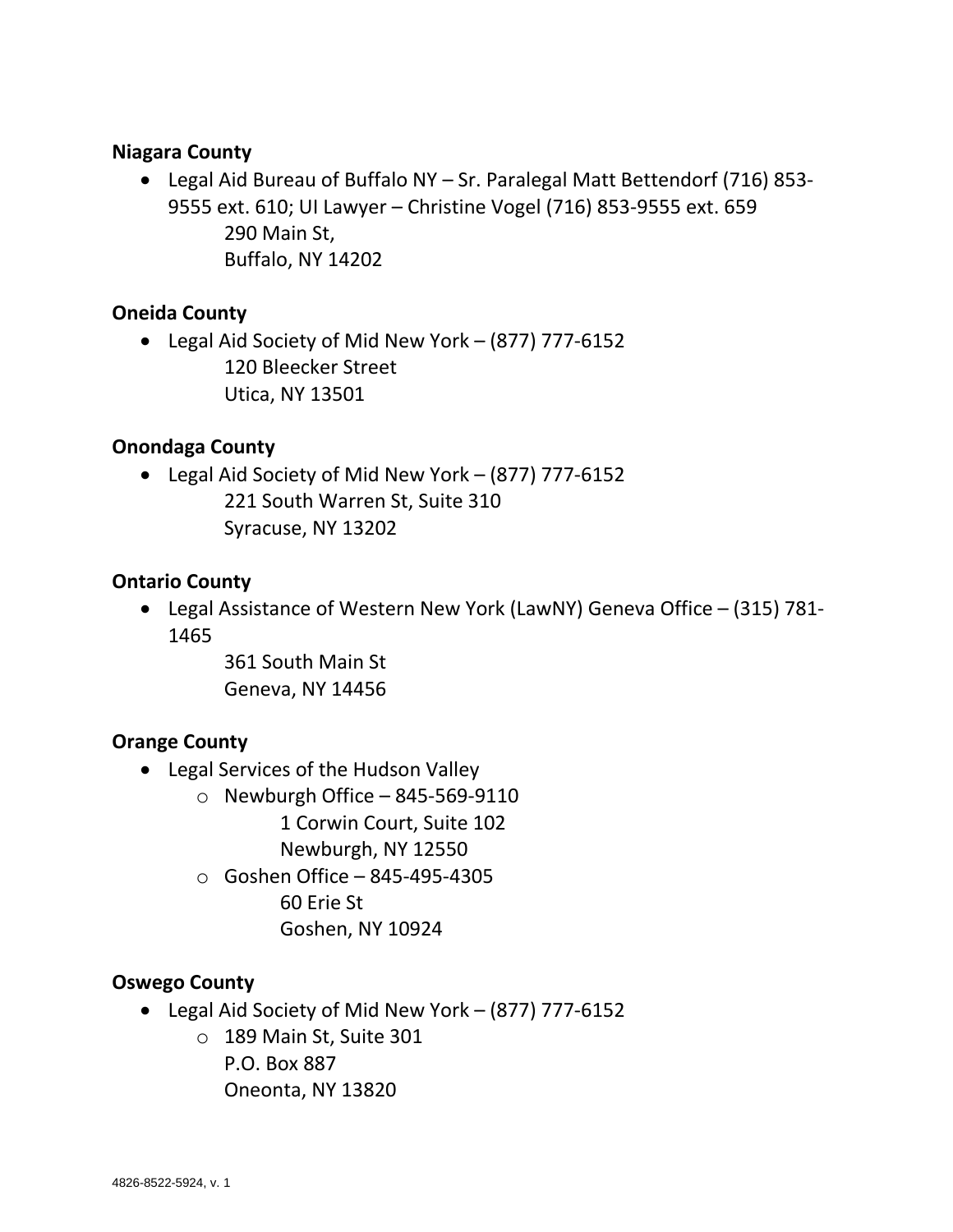o Meadows Office Complex, Suite 6 140 County Highway 33 West Cooperstown, NY 13326

## **Otsego County**

 Legal Aid Society of Mid New York – (877) 777-6152 189 Main St, Suite 301 Oneonta, NY 13820

## **Putnam County**

 Legal Aid Society of Hudson Valley Peekskill – (914) 402-2192 One Park Place, Suite 202 Peekskill, NY 10566

## **Queens County**

 Unemployment Action Center (UAC) – 646-481-8164 240 Mercer St New York, NY 10012

# **Rensselaer County**

 Legal Aid Society of Northeastern New York –833-628-0087 95 Central Ave Albany, NY 12206

#### **Richmond County**

 Unemployment Action Center (UAC) – 646-481-8164 240 Mercer St New York, NY 10012

#### **Rockland County**

 Legal Services of the Hudson Valley – Spring Valley, (845) 476-3831 7A Perlman Drive, 2<sup>nd</sup> Floor Spring Valley, NY 10977

#### **St. Lawrence County**

 Legal Aid Society of Northeastern New York –833-628-0087 17 Hodskin St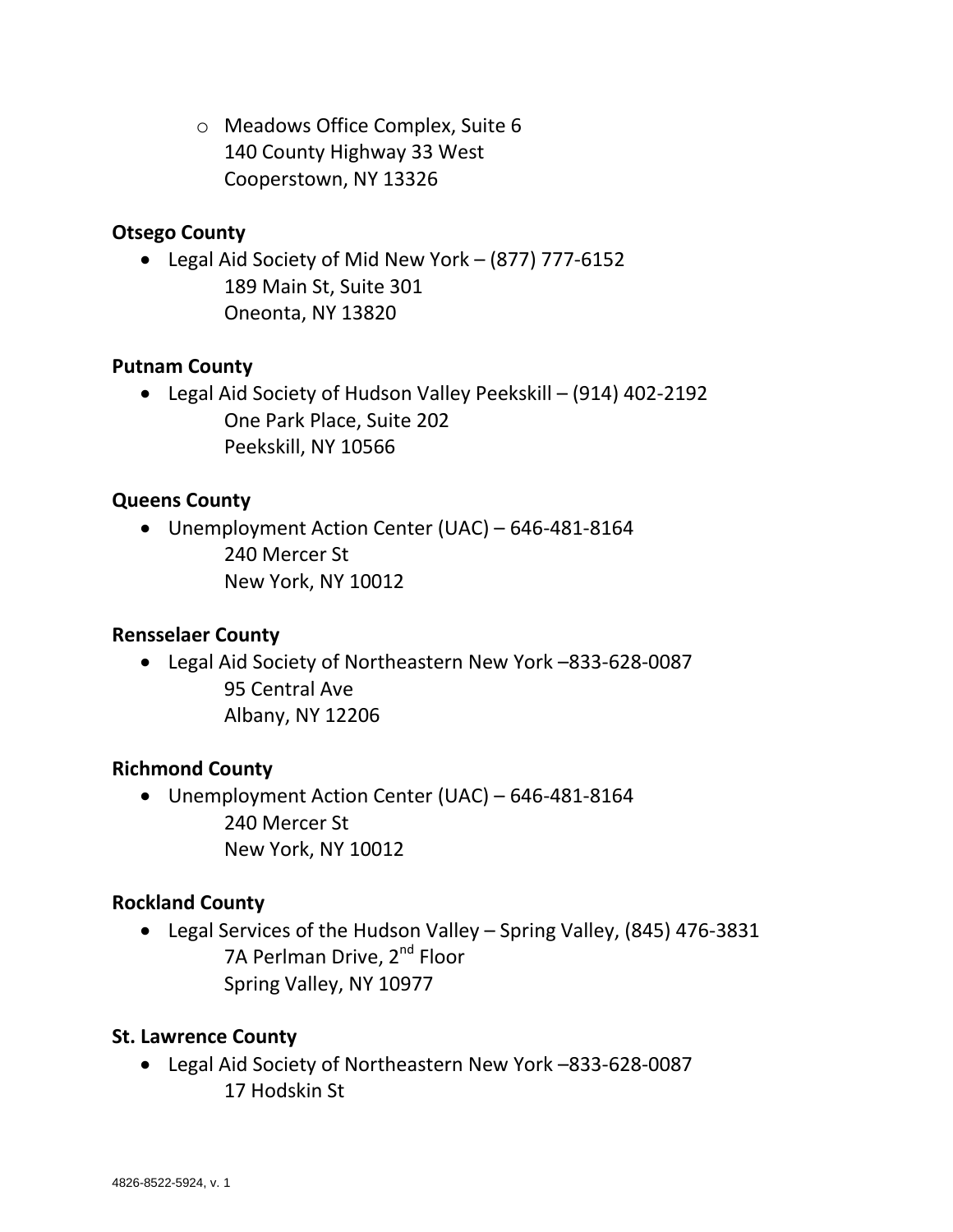Canton, NY 13617

## **St. Regis Indian Reservation**

 Legal Aid Society of Northeastern New York –833-628-0087 17 Hodskin St Canton, NY 13617

# **Saratoga County**

 Legal Aid Society of Northeastern New York –833-628-0087 40 New St Saratoga Springs, NY 12866

## **Schenectady County**

 Legal Aid Society of Northeastern New York –833-628-0087 95 Central Ave Albany, NY 12206

## **Schoharie County**

 Legal Aid Society of Northeastern New York –833-628-0087 6 Market St Amsterdam, NY 12010

# **Schuyler County**

 Legal Assistance of Western New York (LawNY) Ithaca Office – (607) 273- 3667

> 902 Taber St, Suite 1 Ithaca, NY 14850

#### **Seneca County**

 Legal Assistance of Western New York (LawNY) Geneva Office – (315) 781- 1465

> 361 South Main St Geneva, NY 14456

#### **Steuben County**

 Legal Assistance of Western New York (LawNY) Bath Office– (607) 776-4126 16 W. William St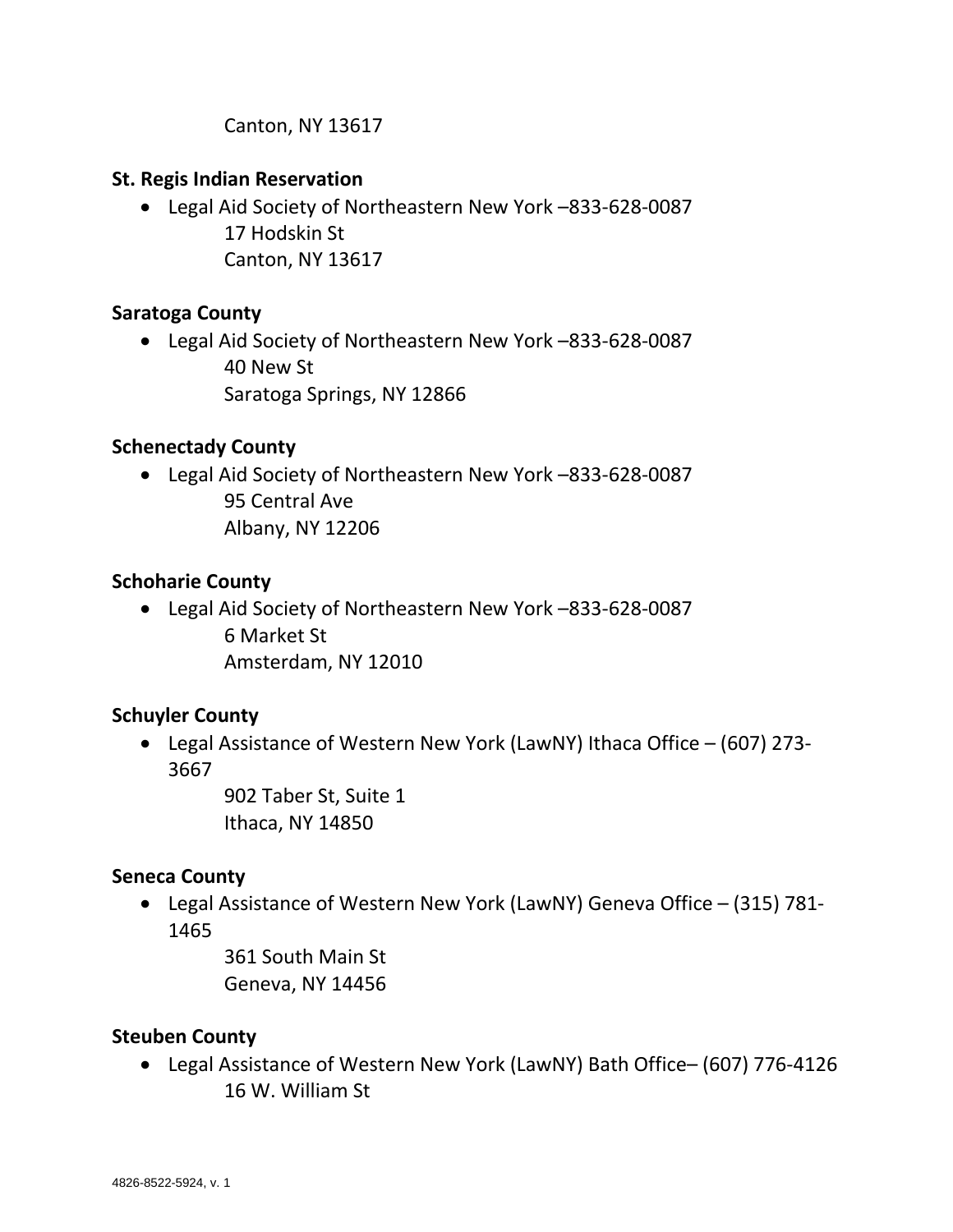P.O. Box 272 Bath, NY 14810

## **Suffolk County**

 Unemployment Action Center (UAC) – 646-481-8164 240 Mercer St New York, NY 10012

## **Sullivan County**

 Legal Services of the Hudson Valley – Monticello Office – (845) 569-9110 309 E. Broadway Monticello, NY 12748

# **Tioga County**

 Legal Assistance of Western New York (LawNY) Elmira Office – (607) 734- 1647

> 215 East Church St, Suite 301 Elmira, NY 14901

# **Tompkins County**

 Legal Assistance of Western New York (LawNY) Ithaca Office – (607) 273- 3667

> 902 Taber St, Suite 1 Ithaca, NY 14850

# **Ulster County**

 Legal Services of the Hudson Valley – Kingston Office – (845) 331-9373 550 Aaron Court Kingston, NY 12401

# **Warren County**

 Legal Aid Society of Northeastern New York –833-628-0087 40 New St Saratoga Springs, NY 12866

# **Washington County**

Legal Aid Society of Northeastern New York ff–833-628-0087